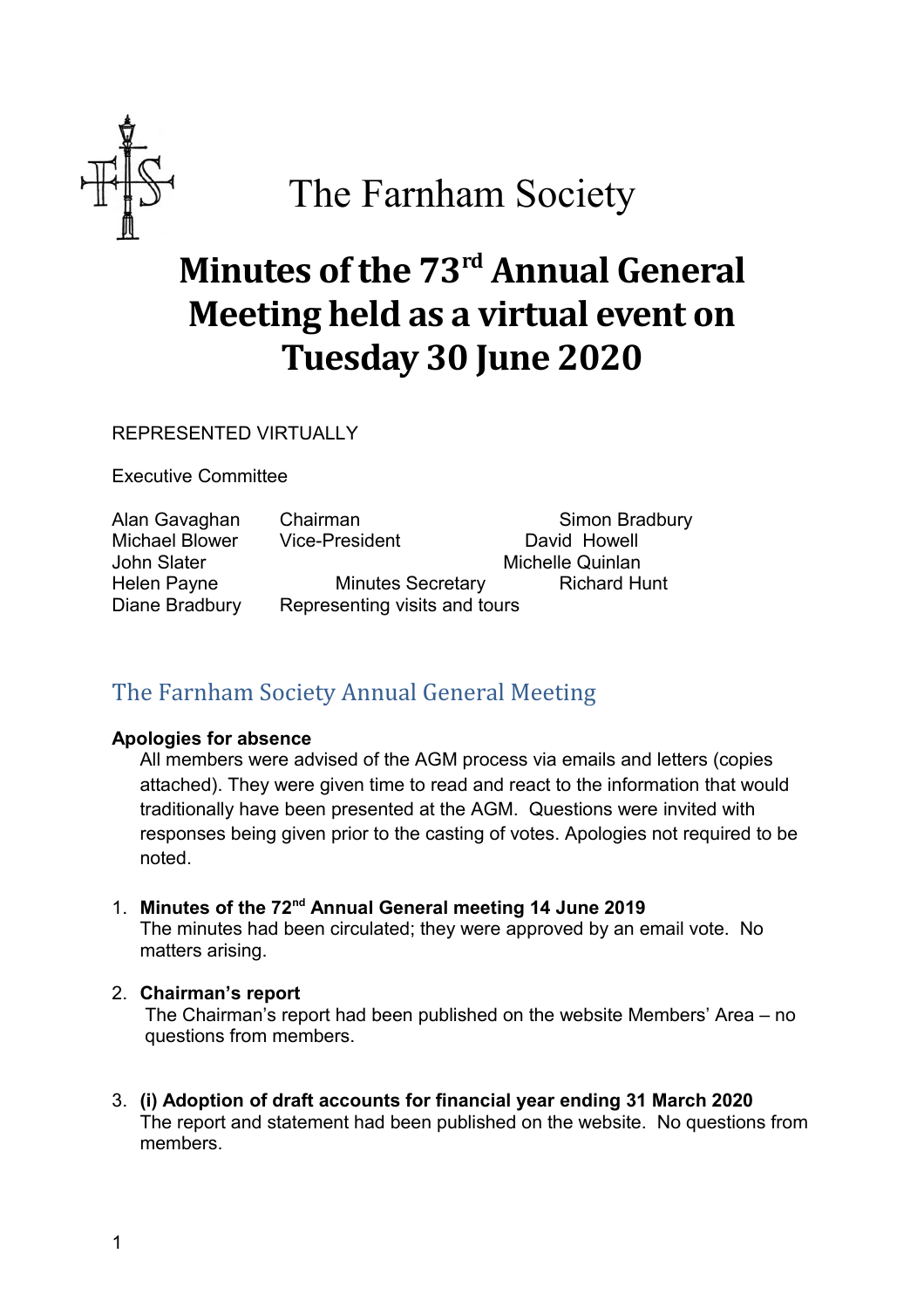# **(ii) Confirmation of Inspector of Accounts**

Roger Smith of Milne Eldridge agreed to continue as Inspector of Accounts for the current financial year

Proposed: Simon Bradbury Seconded: Alan Gavaghan

#### *Motion carried.*

#### 4. **Committee reports**

All Committee reports had been posted on the website.

#### **Planning 15 June and Update 29 June**

**Air quality**

**Visits and Tours**

**Talks and Events**

**Heritage Open Days**

#### 5. **Re-election of Honorary Officers**

|            | <b>NOMINEE</b>      | <b>PROPOSER</b>       | <b>SECONDER</b>          |
|------------|---------------------|-----------------------|--------------------------|
| Chairman   | Alan Gavaghan       | <b>Michael Blower</b> | Simon<br><b>Bradbury</b> |
| Secretary/ |                     |                       |                          |
| Treasurer  | <b>John Cattell</b> | Alan Gavaghan         | <b>John Slater</b>       |

# *Motion carried*

#### 6. **Re-election of Committee Members**

| Simon Bradbury     |  |
|--------------------|--|
| David Howell       |  |
| <b>John Slater</b> |  |
| Michelle Quinlan   |  |
|                    |  |

Block proposal: Proposer: Alan Gavaghan Seconder: John Cattell

# *Motion carried.*

#### **Election of new Committee Member**